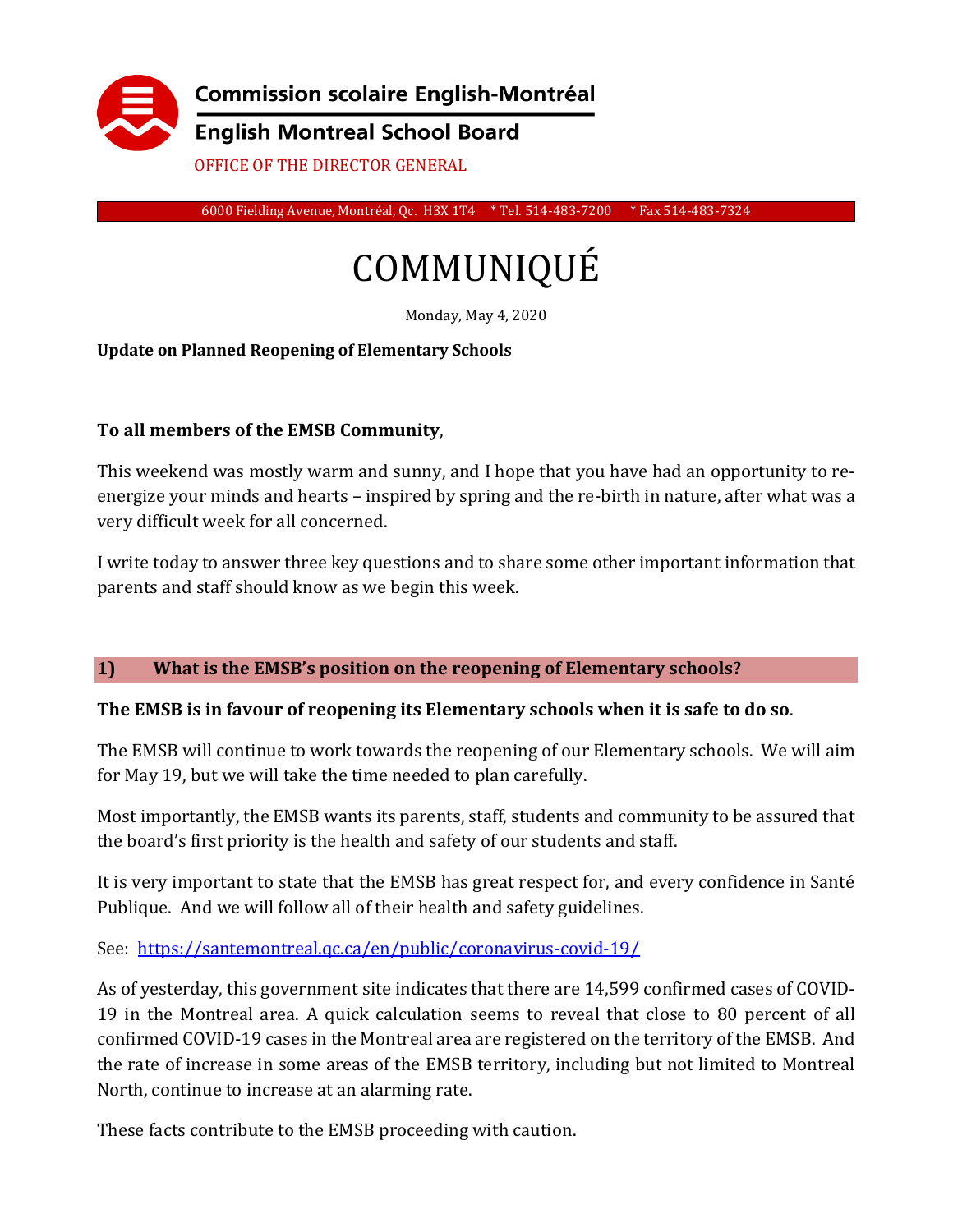#### **2) How will reopened Elementary schools function?**

## **ALL PARAMETERS OUTLINED BELOW ARE BASED ON INSTRUCTIONS THAT SCHOOL BOARDS HAVE RECEIVED FROM THE MINISTRY OF EDUCATION AND SANTÉ PUBLIQUE.**

#### **In Classrooms**

The classrooms will be organized into several, two metre by two metre "personal spaces" for the children and the teacher. A "corridor" to be able to enter and exit those personal spaces will be designated to ensure social distancing at all times.

No more than 15 children will be permitted in any classroom. But in some classrooms proper spacing may result in there only being adequate space for eight to 10 children.

If a classroom cannot accommodate all of the students whose parents choose to send them back to school, some groups will have to be held in other rooms such as the library or science room or other common spaces that would otherwise be closed.

If an elementary school is not able to accommodate all of the groups required to ensure proper social distancing, some groups may have to be relocated to high school buildings.

While an effort will be made to keep a child's regular setting, it is possible that students will not have their own teacher when classes re-open.

It is also possible that students may be in a group with students who were not previously in their class. Some students may also be placed in multi-age groupings.

Physical education and specialist classes will not take place. This would include music, art, drama, etc. Only core subjects will be undertaken.

Whatever the grouping or classroom, students will remain in their assigned classroom and their reserved "personal space" for the duration of the day – including lunch and quite likely during after-school daycare (if enrolled).

Students should normally not share classroom material (books, math manipulatives, crayons, etc.), personal materials (hand sanitizer, food, etc.) or recreation equipment (toys, games, etc.). But when items are shared, they will be disinfected.

Hand washing will be required upon entry into the school, before and after eating and before and after going outside at recess or lunch. While schools will have some supplies, students may choose to bring their own hand sanitizer, etc.

Parents and visitors will not be allowed into the school building – again, to minimize the number of interactions.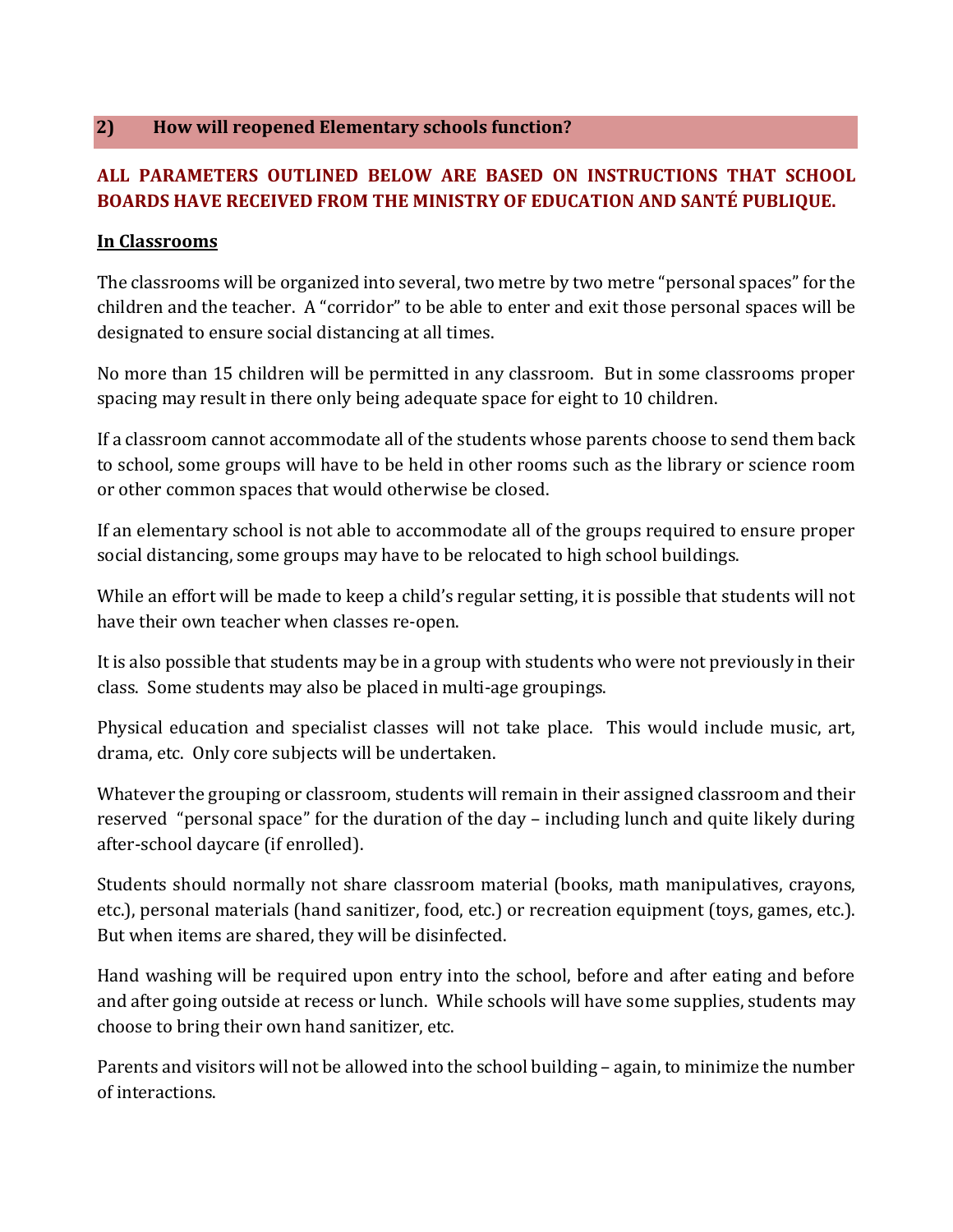All Santé Publique safety, hygiene and cleaning guidelines to ensure student and staff safety will be strictly adhered to.

### **Students with an IEP**

In the period leading up to the reopening of elementary schools, teachers and school multidisciplinary teams will review the IEPs to determine how best to accommodate for the students with special needs within these new organizational parameters set out by the MEES and Santé Publique.

Some students, especially those with severe special needs, may find social distancing requirement and the more restrictive learning environment particularly challenging.

Staff working with students with severe special needs who are not able to understand and follow the required health and safety guidelines including social distancing, will wear some protective gear. Details to follow.

#### **Lunch and Recess**

Students must bring their own lunch and snack(s) from home. Students will not be permitted to share food. Microwaves will not be available.

Water fountains will be off limits. Students should bring their own bottle(s) of water.

Students will eat at their desk.

The Principal will create a staggered recess schedule allowing class groups to go outside. When outside, class groups will remain separated from other groups – meaning students will not be able to spend recess with children from other groups. Social distancing within their own groups will also be maintained.

Play structures and swings, etc. will be off limits.

## **Technology needs**

 $\triangleright$  Surveys and more information will follow this week.

#### **Collecting your child's belongings at school**

This process must be undertaken carefully and while ensuring the Santé Publique requirements. If not already done, Principals will be contacting parents early this week to set up appointment times – both at the high school and elementary levels.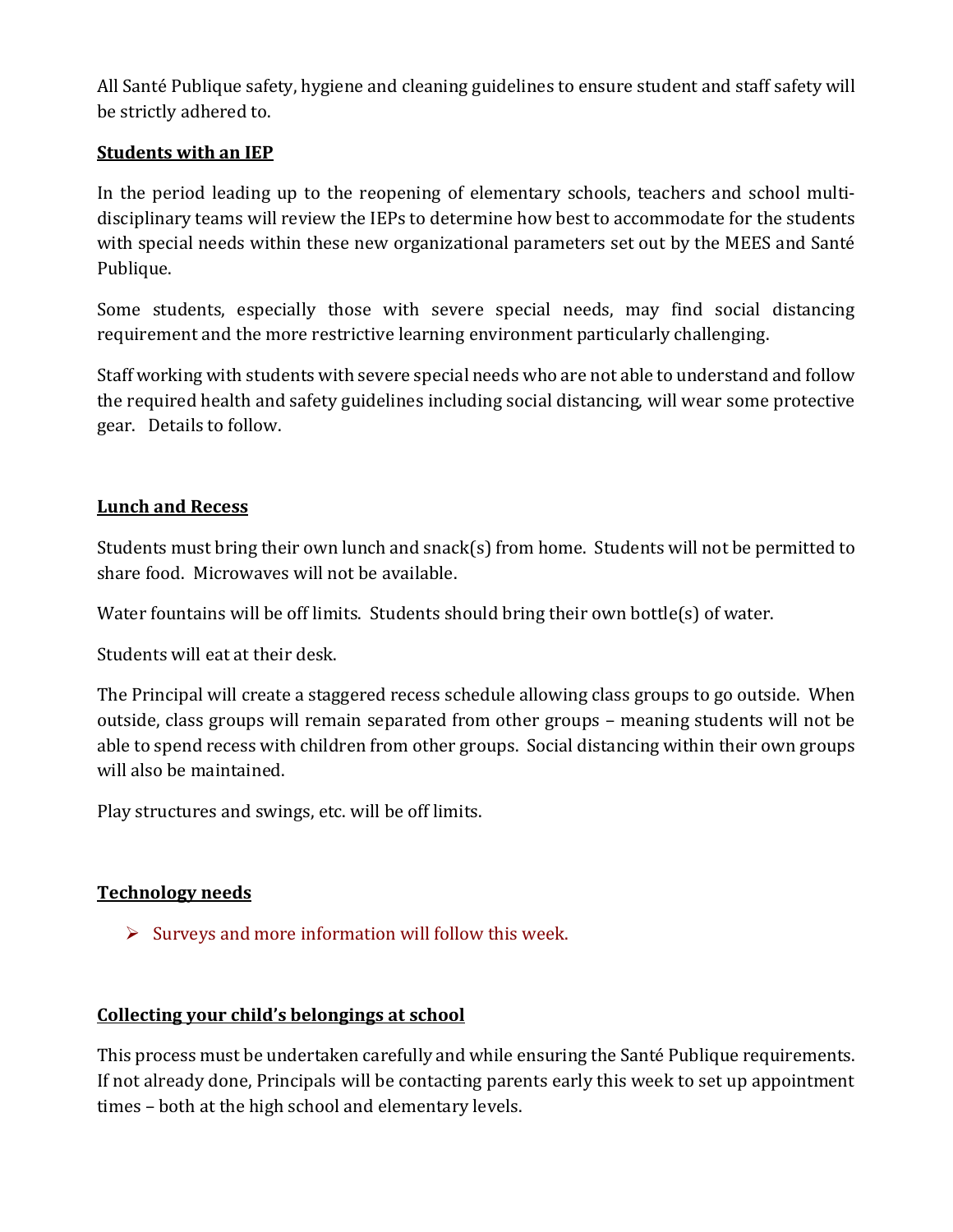#### **Transportation on School Buses**

Santé Publique requires that every child be seated alone on a bus bench and that there be a vacant bench between him / her and the next child. Siblings who live in the same house however, may share a bench.

At the elementary level, a school bus is considered at full capacity when there are 72 children on the bus (three per seat). Most EMSB buses normally have closer to 48 children per bus (two per seat). The Santé Publique requirements in effect reduce bus capacity to 12 children.

Given this limited number of seats on each bus, and given the limited number of bus drivers available (as many are over the age of 60), parents who send their child back when schools reopen will be surveyed and asked if they would be able to DRIVE THEIR CHILD to school such that priority may be given to parents who do not have cars or anyone to drive their child to school.

 $\triangleright$  Surveys and more information will follow.

#### **IMPORTANT NOTE TO PARENTS**

Every parent is eager for life to return to normal – for themselves, but even more so for their children. But it must be understood that the circumstances under which our schools will reopen this spring will NOT be normal. Moreover, the teaching and learning environments in our schools, given the required health protocols, may not be considered ideal by some parents.

The teachers and staff will do their best in the circumstances – of that I have no doubt. But many of the classroom strategies such as learning centres, guided reading, peer support, group work and other hands-on / experiential pedagogical methods will not meet safety guidelines. And this reality will be difficult for both the Teachers and the students.

It is important that all parents understand and accept this reality when making their decision to send their child back to school or not.

Returning to school this spring is OPTIONAL. It is a choice that the parents will make. The EMSB seeks not to discourage parents from sending their child back to school. We do however want to ensure that parents make an informed decision.

 $\triangleright$  Surveys and more information will follow.